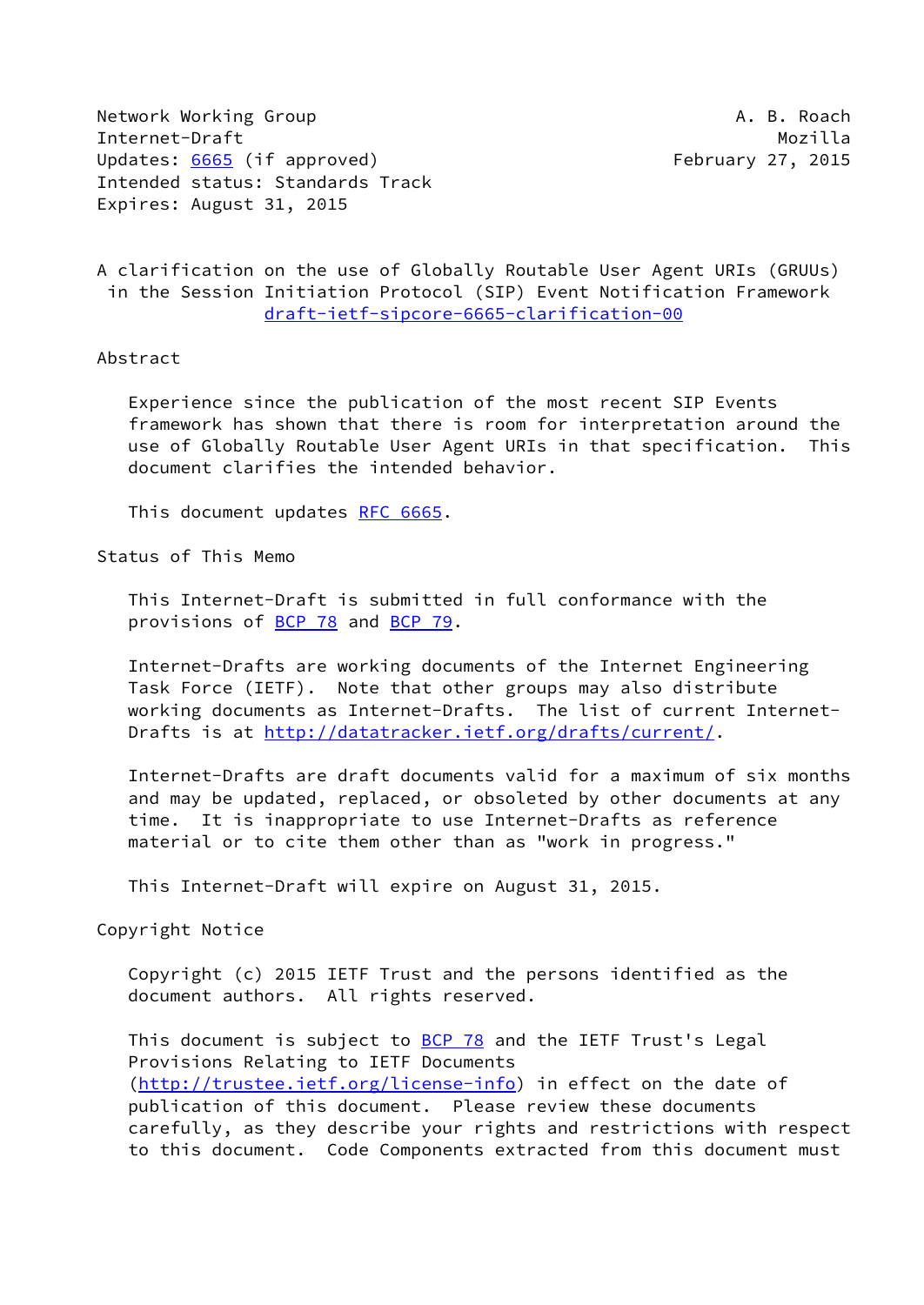<span id="page-1-1"></span>

| Internet-Draft |  |  |  | SIP Events GRUU Clarification | February 2015 |  |
|----------------|--|--|--|-------------------------------|---------------|--|
|----------------|--|--|--|-------------------------------|---------------|--|

 include Simplified BSD License text as described in Section 4.e of the Trust Legal Provisions and are provided without warranty as described in the Simplified BSD License.

## Table of Contents

|  | 1. Introduction $\ldots \ldots \ldots \ldots \ldots \ldots \ldots \ldots \ldots$ |  |
|--|----------------------------------------------------------------------------------|--|
|  | 2. Clarification of GRUU Handling 2                                              |  |
|  |                                                                                  |  |
|  |                                                                                  |  |
|  |                                                                                  |  |
|  |                                                                                  |  |

## <span id="page-1-0"></span>[1](#page-1-0). Introduction

 This document is intended to clarify a point of implementor confusion arising from lack of clarity in [\[RFC2119](https://datatracker.ietf.org/doc/pdf/rfc2119)].

<span id="page-1-2"></span>[2](#page-1-2). Clarification of GRUU Handling

 The key words "MUST", "MUST NOT", "REQUIRED", "SHALL", "SHALL NOT", "SHOULD", "SHOULD NOT", "RECOMMENDED", "MAY", and "OPTIONAL" in this document are to be interpreted as described in [\[RFC2119](https://datatracker.ietf.org/doc/pdf/rfc2119)].

[RFC6665] section 4.5.1 contains the following normative requirement on implementations:

 Notifiers MUST implement the Globally Routable User Agent URI (GRUU) extension defined in [\[RFC5627](https://datatracker.ietf.org/doc/pdf/rfc5627)], and MUST use a GRUU as their local target. This allows subscribers to explicitly target desired devices.

 The second sentence of this paragraph attempted to set context for the normative statement: the reason GRUUs are required in this context is to allow you to send SUBSCRIBE or REFER requests to a specific user agent, with the target of the subscription request being something like an INVITE dialog on that device. Consequently, the requirement to include a GRUU as a local target was intended to apply not just to the local target for SUBSCRIBE-created dialogs, but for \*all\* dialogs, even those created by INVITE. This requirement has been interpreted in a variety of ways by implementors, so a clarification is in order.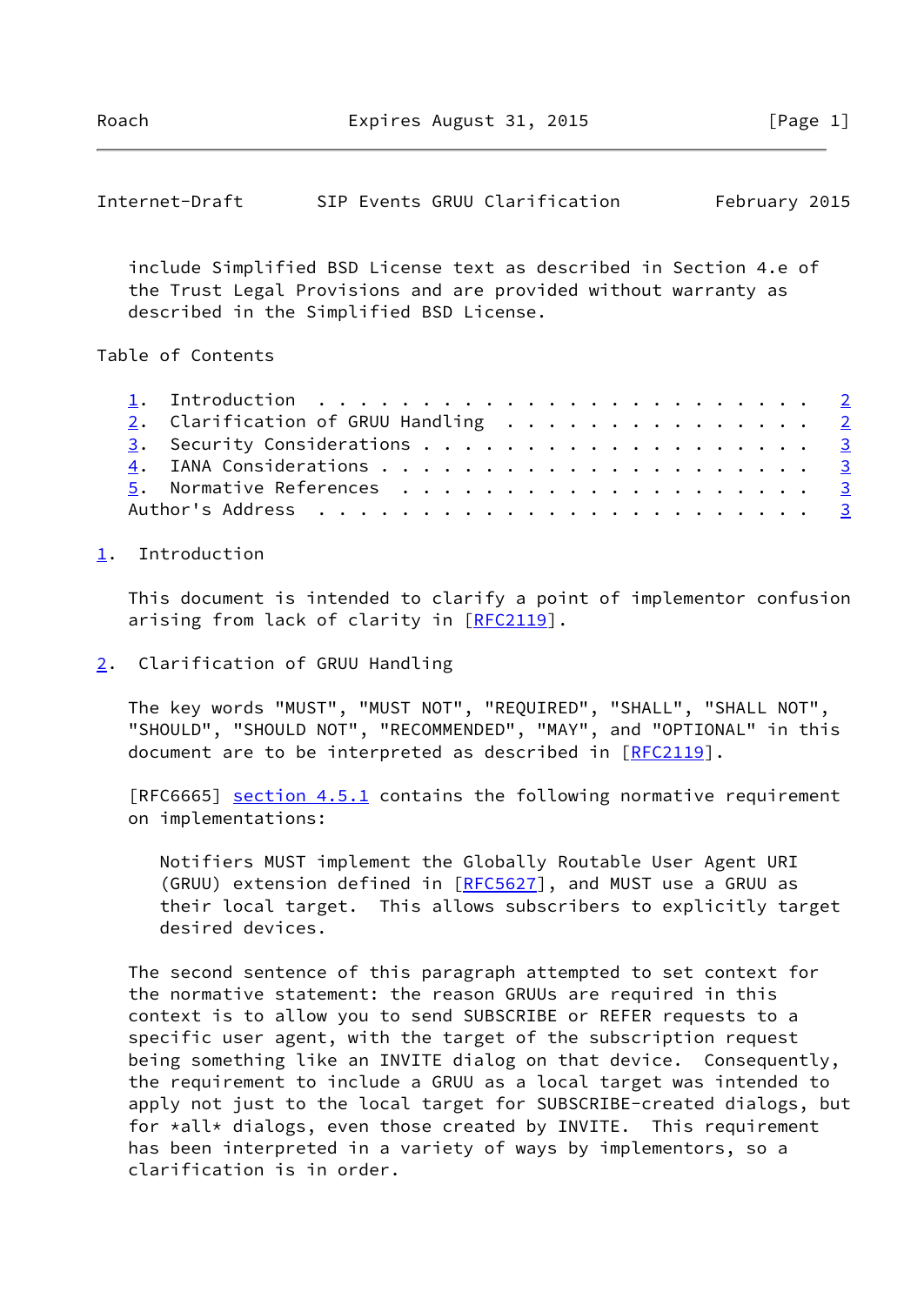Discussion subsequent to the publication of [\[RFC6665](https://datatracker.ietf.org/doc/pdf/rfc6665)] has highlighted obscure cases in which implementations might be notifiers in some contexts, but may not wish to act as notifiers in others. Under these narrow circumstances, the restriction described above is not necessary for dialogs about which the notifier will never accept

Roach **Expires August 31, 2015** [Page 2]

<span id="page-2-1"></span>Internet-Draft SIP Events GRUU Clarification February 2015

 subscriptions (although the use of GRUUs in such a context causes no harm, either).

This document updates [[RFC6665](https://datatracker.ietf.org/doc/pdf/rfc6665)] to clarify the actual requirements: "Notifiers MUST implement the Globally Routable User Agent URI (GRUU) extension defined in [\[RFC5627](https://datatracker.ietf.org/doc/pdf/rfc5627)]. Notifiers MUST use a GRUU as their local target for all dialog-forming methods and all target-refresh methods, except for those dialogs for which they will reject all subscription requests (implicit or explicit). For clarity: an implementation that uses a non-GRUU local contact under the exception described above MUST reject a request that might create a subscription to the associated dialog, regardless of whether such subscription would be created by a SUBSCRIBE or a REFER message. The rejection code under such conditions SHOULD be 403 (Forbidden) unless some other code is more appropriate to the circumstances. The foregoing requirements to implement and use GRUUs specifically include dialogs created by the INVITE method."

<span id="page-2-0"></span>[3](#page-2-0). Security Considerations

 This mechanism does not introduce any security issues beyond those discussed in [\[RFC6665](https://datatracker.ietf.org/doc/pdf/rfc6665)].

<span id="page-2-2"></span>[4](#page-2-2). IANA Considerations

This document requests no actions of IANA.

- <span id="page-2-3"></span>[5](#page-2-3). Normative References
	- [RFC2119] Bradner, S., "Key words for use in RFCs to Indicate Requirement Levels", [BCP 14](https://datatracker.ietf.org/doc/pdf/bcp14), [RFC 2119](https://datatracker.ietf.org/doc/pdf/rfc2119), March 1997.
	- [RFC5627] Rosenberg, J., "Obtaining and Using Globally Routable User Agent URIs (GRUUs) in the Session Initiation Protocol (SIP)", [RFC 5627,](https://datatracker.ietf.org/doc/pdf/rfc5627) October 2009.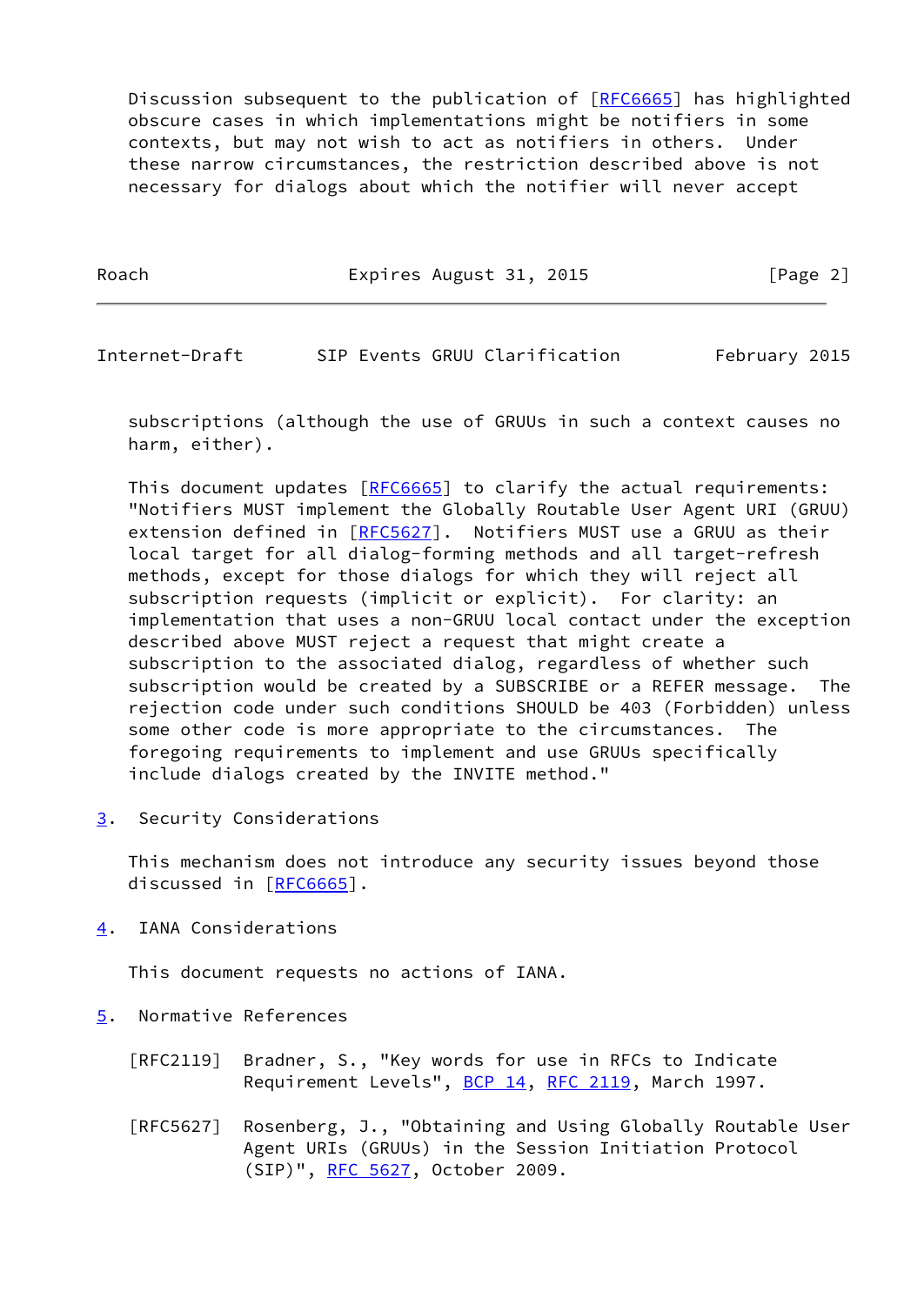[RFC6665] Roach, A.B., "SIP-Specific Event Notification", [RFC 6665,](https://datatracker.ietf.org/doc/pdf/rfc6665) July 2012.

Author's Address

 Adam Roach Mozilla Dallas, TX US Phone: +1 650 903 0800 x863 Email: adam@nostrum.com

| Roach | Expires August 31, 2015 | [Page 3] |
|-------|-------------------------|----------|
|       |                         |          |

| Internet-Draft |  | SIP Events GRUU Clarification | February 2015 |  |
|----------------|--|-------------------------------|---------------|--|
|                |  |                               |               |  |